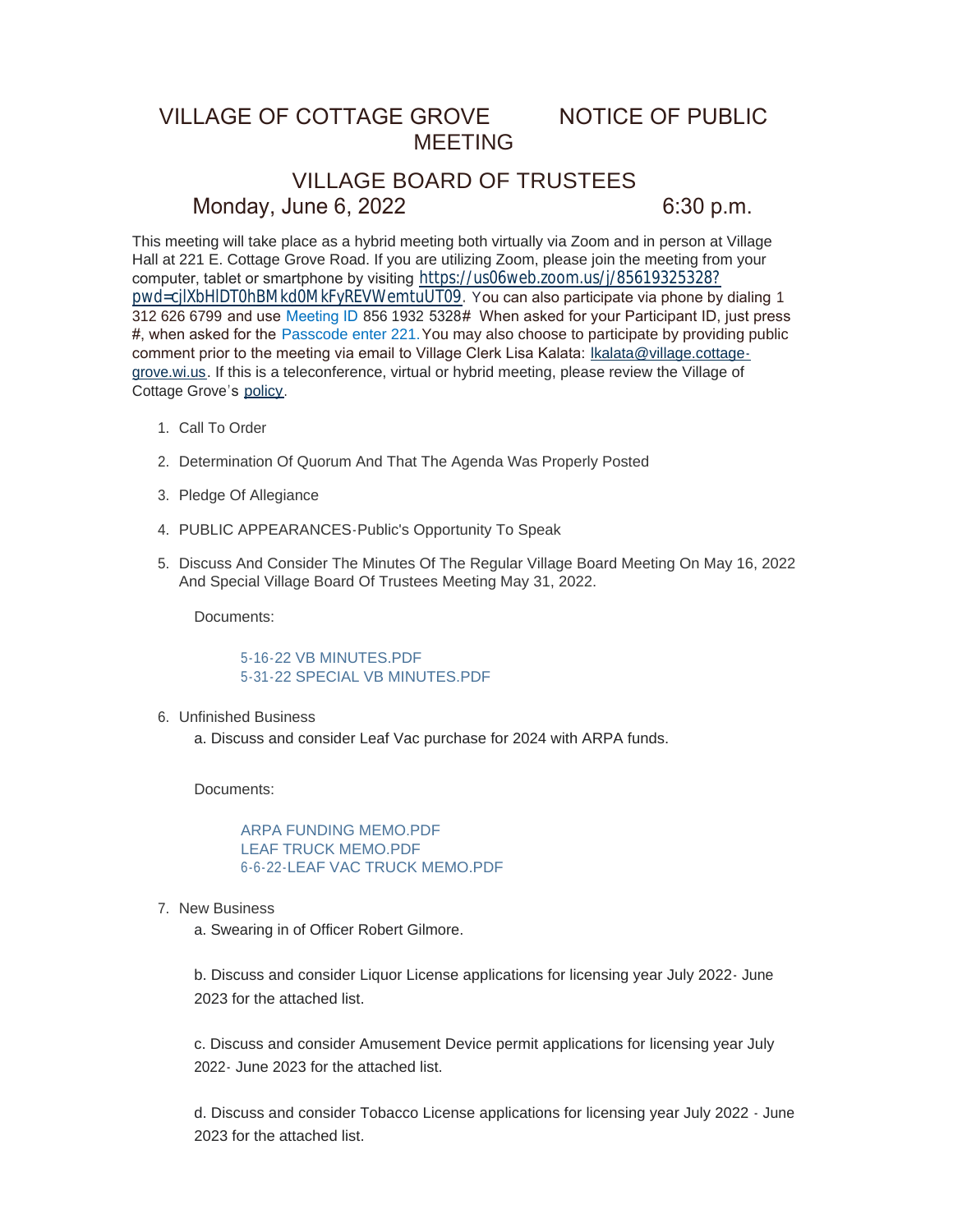- e. Discuss and consider gender inclusive restrooms signage and policy.
- f. Discuss and consider rescheduling or possibly cancelling July 4th board meeting.

Documents:

[2022-2023 LIQUOR LICENSE.PDF](https://www.vi.cottagegrove.wi.gov/AgendaCenter/ViewFile/Item/10233?fileID=19972) [2022-2023 AMUSEMENT LICENSES.PDF](https://www.vi.cottagegrove.wi.gov/AgendaCenter/ViewFile/Item/10233?fileID=19973) [2022-2023 TOBACCO LICENSES.PDF](https://www.vi.cottagegrove.wi.gov/AgendaCenter/ViewFile/Item/10233?fileID=19974) [MEMO - GENDER INCLUSIVE RESTROOMS.PDF](https://www.vi.cottagegrove.wi.gov/AgendaCenter/ViewFile/Item/10233?fileID=19975)

- 8. Reports From Village Boards, Commissions & Committees
	- 8.I. Peer Court Steering Committee

Documents:

#### [5-17-22 PEER COURT STEERING COMMITTEE AGENDA.PDF](https://www.vi.cottagegrove.wi.gov/AgendaCenter/ViewFile/Item/10166?fileID=19820)

8.II. Library Board

a. Discuss and consider Resolution 2022-07 re: A Resolution of support to the Cottage Grove Public Library.

Documents:

[5.18.22 LIBRARY BOARD AGENDA.PDF](https://www.vi.cottagegrove.wi.gov/AgendaCenter/ViewFile/Item/10232?fileID=19969) [MEMO ON LIBRARY SUPPORT RESOLUTION.PDF](https://www.vi.cottagegrove.wi.gov/AgendaCenter/ViewFile/Item/10232?fileID=19970) [2022-07 RESOLUTION TO SUPPORT THE COTTAGE GROVE PUBLIC](https://www.vi.cottagegrove.wi.gov/AgendaCenter/ViewFile/Item/10232?fileID=19971)  LIBRARY.PDF

8.III. Deer-Grove EMS Commission

Documents:

## [5-19-2022 DGEMS COMMISSION PACKET.PDF](https://www.vi.cottagegrove.wi.gov/AgendaCenter/ViewFile/Item/10168?fileID=19822)

8.IV. Natvig Landfill Monitoring Review Committee

Documents:

### [5-23-22 LANDFILL AGENDA PACKET.PDF](https://www.vi.cottagegrove.wi.gov/AgendaCenter/ViewFile/Item/10169?fileID=19823)

8.V. Joint Fire Department Committee

Documents:

#### [5-23-22 JT FIRE PACKET.PDF](https://www.vi.cottagegrove.wi.gov/AgendaCenter/ViewFile/Item/10170?fileID=19824)

8.VI. Law Enforcement Committee

Documents:

[5-24-22 LEC AGENDA.PDF](https://www.vi.cottagegrove.wi.gov/AgendaCenter/ViewFile/Item/10171?fileID=19825)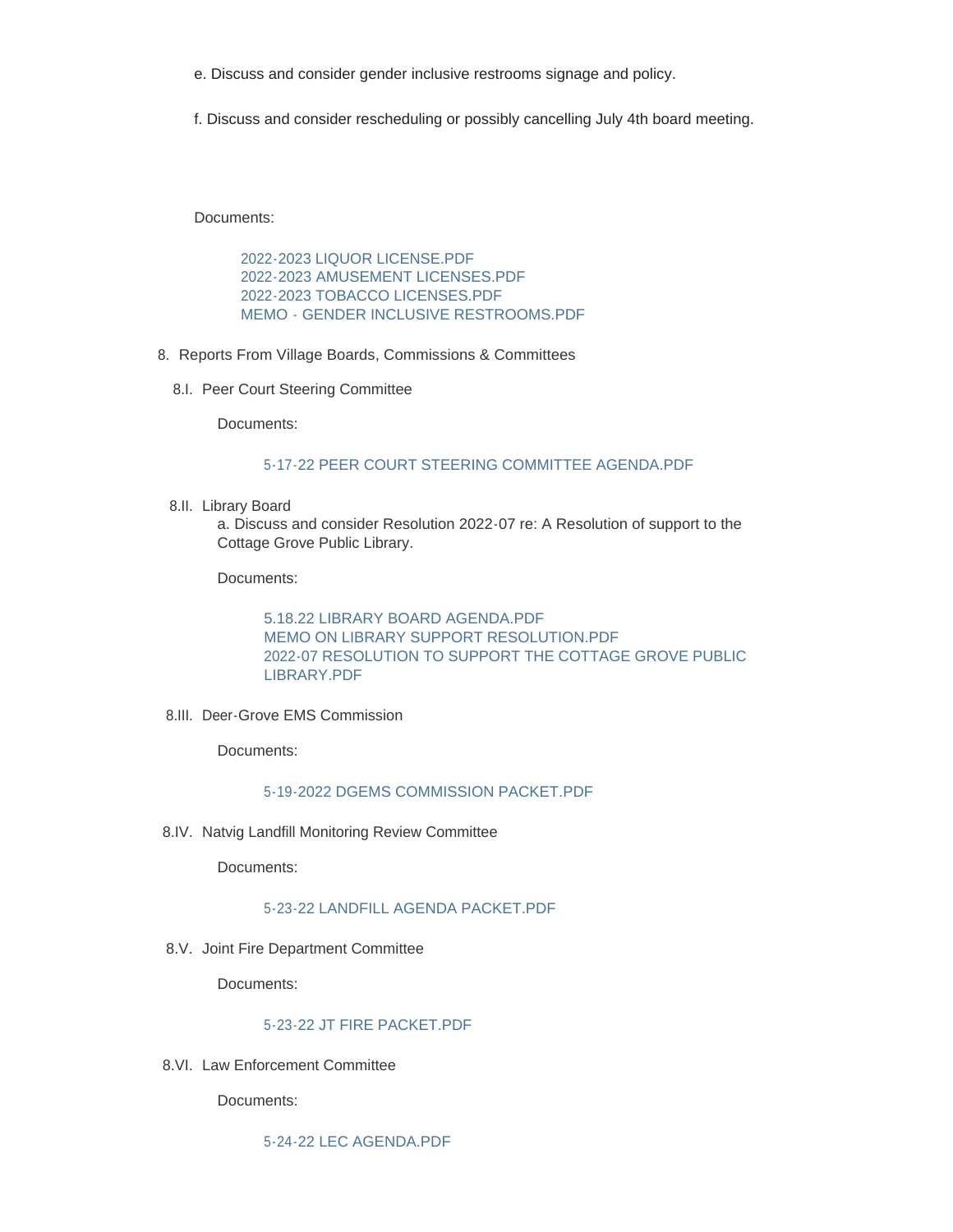8.VII. Parks, Recreation & Forestry Committee

a. Discuss and consider allowing Boy Scout Troop 145 to have a campout in Fireman's Park on September

24, 2022.

b. Discuss and consider allowing Monona Grove Boys Soccer to have a campout at Bakken Park on

August 19, 2022.

c. Discuss 2022 parks project bids and next steps.

Documents:

[5.26.22 PRFC AGENDA.PDF](https://www.vi.cottagegrove.wi.gov/AgendaCenter/ViewFile/Item/10231?fileID=19960) [2022 SUE MABIE EMAIL.PDF](https://www.vi.cottagegrove.wi.gov/AgendaCenter/ViewFile/Item/10231?fileID=19961) [BOY SCOUT CAMPOUT AGENDA SUBMITTAL 2022.PDF](https://www.vi.cottagegrove.wi.gov/AgendaCenter/ViewFile/Item/10231?fileID=19962) [2022 RANDY BECKER EMAIL.PDF](https://www.vi.cottagegrove.wi.gov/AgendaCenter/ViewFile/Item/10231?fileID=19963) [MG BOYS SOCCER AGENDA SUBMITTAL 2022.PDF](https://www.vi.cottagegrove.wi.gov/AgendaCenter/ViewFile/Item/10231?fileID=19964) [2022 PARKS\\_060222-ENCL.PDF](https://www.vi.cottagegrove.wi.gov/AgendaCenter/ViewFile/Item/10231?fileID=19965) [BAKKEN PARK\\_060222-ENCL.PDF](https://www.vi.cottagegrove.wi.gov/AgendaCenter/ViewFile/Item/10231?fileID=19966) [PARK PROJECT MEMO.PDF](https://www.vi.cottagegrove.wi.gov/AgendaCenter/ViewFile/Item/10231?fileID=19967)

- 9. Reports From Village Officers
	- a. Stafford Rosenbaum
		- i. Legal briefings/status updates
	- b. Village Administrator

i. Kick off of 2022-2023 Prioritization Process

- 10. Communications And Miscellaneous Business
	- a. Consider approval of vouchers
	- b. Correspondence
	- c. Upcoming community events
	- d. Future agenda items

Documents:

## [BILLS LIST 6-6-22.PDF](https://www.vi.cottagegrove.wi.gov/AgendaCenter/ViewFile/Item/10225?fileID=19933)

Closed Session: This Closed Session Is To Establish Negotiating Position Regarding Deer-11. Grove EMS District And Joint Fire Agreements.

The Village of Cottage Grove Village Board will enter into Closed Session pursuant to Wisconsin State Statute §19.85 (1)(e) Deliberating or negotiating the purchasing of public properties, the investing of public funds, or conducting other specified public business, whenever competitive or bargaining reasons require a closed session

- 12. Reconvene Into Open Session And Possible Consideration Of Closed Session Items
- 13. Adjournment